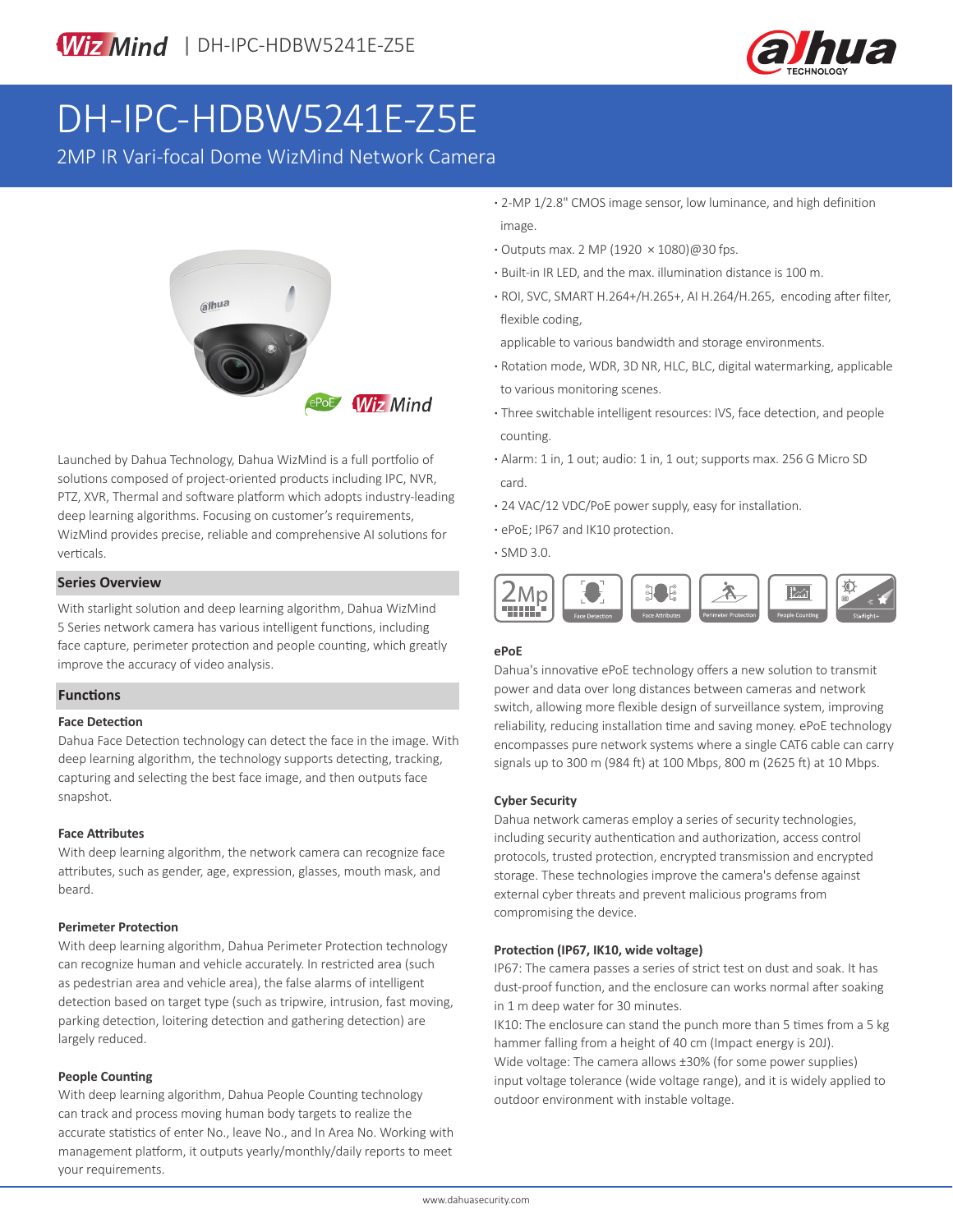# Wiz Mind | DH-IPC-HDBW5241E-Z5E

# **Technical Specification**

| Callicia                        |      |                                                                                            |                        |                       |                       |
|---------------------------------|------|--------------------------------------------------------------------------------------------|------------------------|-----------------------|-----------------------|
| <b>Image Sensor</b>             |      | 1/2.8" CMOS                                                                                |                        |                       |                       |
| Max. Resolution                 |      | 1920 (H) × 1080 (V)                                                                        |                        |                       |                       |
| <b>ROM</b>                      |      | 128 MB                                                                                     |                        |                       |                       |
| <b>RAM</b>                      |      | 512 MB                                                                                     |                        |                       |                       |
| <b>Scanning System</b>          |      | Progressive                                                                                |                        |                       |                       |
| <b>Electronic Shutter Speed</b> |      | Auto/Manual 1/3 s-1/100,000 s                                                              |                        |                       |                       |
| Min. Illumination               |      | 0.0015 lux@F1.3 (Color, 30 IRE)<br>0.0002 lux@F1.3 (B/W, 30 IRE)<br>0 lux (Illuminator on) |                        |                       |                       |
| S/N Ratio                       |      | $>56$ dB                                                                                   |                        |                       |                       |
| <b>Illumination Distance</b>    |      | 100 m (328.08 ft) (IR)                                                                     |                        |                       |                       |
| Illuminator On/Off Control      |      | Auto                                                                                       |                        |                       |                       |
| <b>Illuminator Number</b>       |      | 3 (IR LED)                                                                                 |                        |                       |                       |
| Pan/Tilt/Rotation Range         |      | Pan: 0°-355°<br>Tilt: 0°-65°<br>Rotation: 0°-355°                                          |                        |                       |                       |
| Lens                            |      |                                                                                            |                        |                       |                       |
| Lens Type                       |      | Motorized vari-focal                                                                       |                        |                       |                       |
| Lens Mount                      |      | Module                                                                                     |                        |                       |                       |
| Focal Length                    |      | 7 mm-35 mm                                                                                 |                        |                       |                       |
| Max. Aperture                   |      | F1.3 (Constant)                                                                            |                        |                       |                       |
| Field of View                   |      | Horizontal: 33°-10°<br>Vertical: 19°-5°<br>Diagonal: 38°-11°                               |                        |                       |                       |
| <b>Iris Control</b>             |      | Auto                                                                                       |                        |                       |                       |
| <b>Close Focus Distance</b>     |      | 0.3-2 m (0.98 ft-6.56 ft)                                                                  |                        |                       |                       |
| <b>DORI</b><br>Distance         | Lens | Detect                                                                                     | Observe                | Recognize             | Identify              |
|                                 | W    | 131.0 m<br>(429.79 ft)                                                                     | 52.4 m<br>(171.91 ft)  | 26.2 m<br>(85.96 ft)  | 13.1 m<br>(42.98 ft)  |
|                                 | Τ    | 427.6 m<br>(1402.89 ft)                                                                    | 171.0 m<br>(561.02 ft) | 85.5 m<br>(280.51 ft) | 42.7 m<br>(140.09 ft) |
|                                 |      |                                                                                            |                        |                       |                       |

| <b>IVS</b>                 | Abandoned object; missing object                                                                                                                                                                                                                                                                                                                                                                                                                                                                                           |  |  |  |
|----------------------------|----------------------------------------------------------------------------------------------------------------------------------------------------------------------------------------------------------------------------------------------------------------------------------------------------------------------------------------------------------------------------------------------------------------------------------------------------------------------------------------------------------------------------|--|--|--|
| Heat Map                   | Yes                                                                                                                                                                                                                                                                                                                                                                                                                                                                                                                        |  |  |  |
| Professional, intelligent  |                                                                                                                                                                                                                                                                                                                                                                                                                                                                                                                            |  |  |  |
| IVS (Perimeter Protection) | Intrusion, tripwire, fast moving (the three functions<br>support the classification and accurate detection<br>of vehicle and human); loitering detection, people<br>gathering, and parking detection                                                                                                                                                                                                                                                                                                                       |  |  |  |
| <b>SMD 3.0</b>             | Less false alarm, longer detection distance                                                                                                                                                                                                                                                                                                                                                                                                                                                                                |  |  |  |
| <b>Face Detection</b>      | Face detection; track; snapshot; snapshot optimization;<br>optimal face snapshot upload; face enhancement; face<br>exposure; face attributes extraction including 6 attributes<br>(gender, age, glasses, expressions, mask, and beard) and<br>8 expressions (angry, sad, disgusted, scared, surprised,<br>calm, happy, confused); face snapshot set as face or<br>one-inch photo; snapshot strategies (real-time snapshot,<br>quality priority and optimization snapshot); face angle<br>filter; optimization time setting |  |  |  |

| <b>People Counting</b>         | Tripwire people counting and people counting in area,<br>generating and exporting report (day/month/year);<br>queue management, generating and exporting report<br>(day/month); 4 rules can be set for tripwire, people<br>counting in area and queue management                                                                                                                                                      |
|--------------------------------|-----------------------------------------------------------------------------------------------------------------------------------------------------------------------------------------------------------------------------------------------------------------------------------------------------------------------------------------------------------------------------------------------------------------------|
| Smart Search                   | Work together with Smart NVR to perform refine<br>intelligent search, event extraction and merging to event<br>videos                                                                                                                                                                                                                                                                                                 |
| Video                          |                                                                                                                                                                                                                                                                                                                                                                                                                       |
| Video Compression              | H.265; H.264; H.264H; H.264B; MJPEG (Only supported<br>by the sub stream)                                                                                                                                                                                                                                                                                                                                             |
| <b>Smart Codec</b>             | Smart H.265+; Smart H.264+                                                                                                                                                                                                                                                                                                                                                                                            |
| AI Coding                      | AI H.265; AI H.264                                                                                                                                                                                                                                                                                                                                                                                                    |
| Video Frame Rate               | Main stream: $1920 \times 1080@(1 \text{fps} - 25/30 \text{fps})$<br>Sub stream: D1@(1 fps-25/30 fps)<br>Third stream: $1080p@(1$ fps-25/30 fps)<br>*The values above are the max. frame rates of each<br>stream; for multiple streams, the values will be subjected<br>to the total encoding capacity.                                                                                                               |
| <b>Stream Capability</b>       | 3 streams                                                                                                                                                                                                                                                                                                                                                                                                             |
| Resolution                     | 1080p (1920 × 1080); 1.3M (1280 × 960); 720p (1280<br>× 720); D1 (704 × 576/704 × 480); VGA (640 × 480); CIF<br>$(352 \times 288/352 \times 240)$                                                                                                                                                                                                                                                                     |
| <b>Bit Rate Control</b>        | CBR/VBR                                                                                                                                                                                                                                                                                                                                                                                                               |
| Video Bit Rate                 | H.264: 32 kbps-8192 kbps<br>H.265: 32 kbps-8192 kbps                                                                                                                                                                                                                                                                                                                                                                  |
| Day/Night                      | Auto (ICR)/Color/B/W                                                                                                                                                                                                                                                                                                                                                                                                  |
| BLC                            | Yes                                                                                                                                                                                                                                                                                                                                                                                                                   |
| HLC                            | Yes                                                                                                                                                                                                                                                                                                                                                                                                                   |
| <b>WDR</b>                     | 120 dB                                                                                                                                                                                                                                                                                                                                                                                                                |
| Scene Self-adaptation<br>(SSA) | Yes                                                                                                                                                                                                                                                                                                                                                                                                                   |
| <b>White Balance</b>           | Auto; natural; street lamp; outdoor; manual; regional<br>custom                                                                                                                                                                                                                                                                                                                                                       |
| Gain Control                   | Auto; manual                                                                                                                                                                                                                                                                                                                                                                                                          |
| <b>Noise Reduction</b>         | 3D NR                                                                                                                                                                                                                                                                                                                                                                                                                 |
| <b>Motion Detection</b>        | OFF/ON (4 areas, rectangular)                                                                                                                                                                                                                                                                                                                                                                                         |
| Region of Interest (RoI)       | Yes (4 areas)                                                                                                                                                                                                                                                                                                                                                                                                         |
| Image Stabilization            | Electronic Image Stabilization (EIS)                                                                                                                                                                                                                                                                                                                                                                                  |
| Smart Illumination             | Yes                                                                                                                                                                                                                                                                                                                                                                                                                   |
| Defog                          | Yes                                                                                                                                                                                                                                                                                                                                                                                                                   |
| <b>Image Rotation</b>          | 0°/90°/180°/270°                                                                                                                                                                                                                                                                                                                                                                                                      |
| Mirror                         | Yes                                                                                                                                                                                                                                                                                                                                                                                                                   |
| <b>Privacy Masking</b>         | 8 areas                                                                                                                                                                                                                                                                                                                                                                                                               |
| Audio                          |                                                                                                                                                                                                                                                                                                                                                                                                                       |
| <b>Audio Compression</b>       | PCM; G.711a; G.711Mu; G.726; G.723                                                                                                                                                                                                                                                                                                                                                                                    |
| Alarm                          |                                                                                                                                                                                                                                                                                                                                                                                                                       |
| Alarm Event                    | No SD card; SD card full; SD card error; network<br>disconnection; IP conflict; illegal access; motion<br>detection; video tampering; tripwire; intrusion; fast<br>moving; abandoned object; missing object; loitering<br>detection; people gathering; parking detection; scene<br>changing; audio detection; external alarm; SMD; people<br>counting in area; stay detection; people counting;<br>security exception |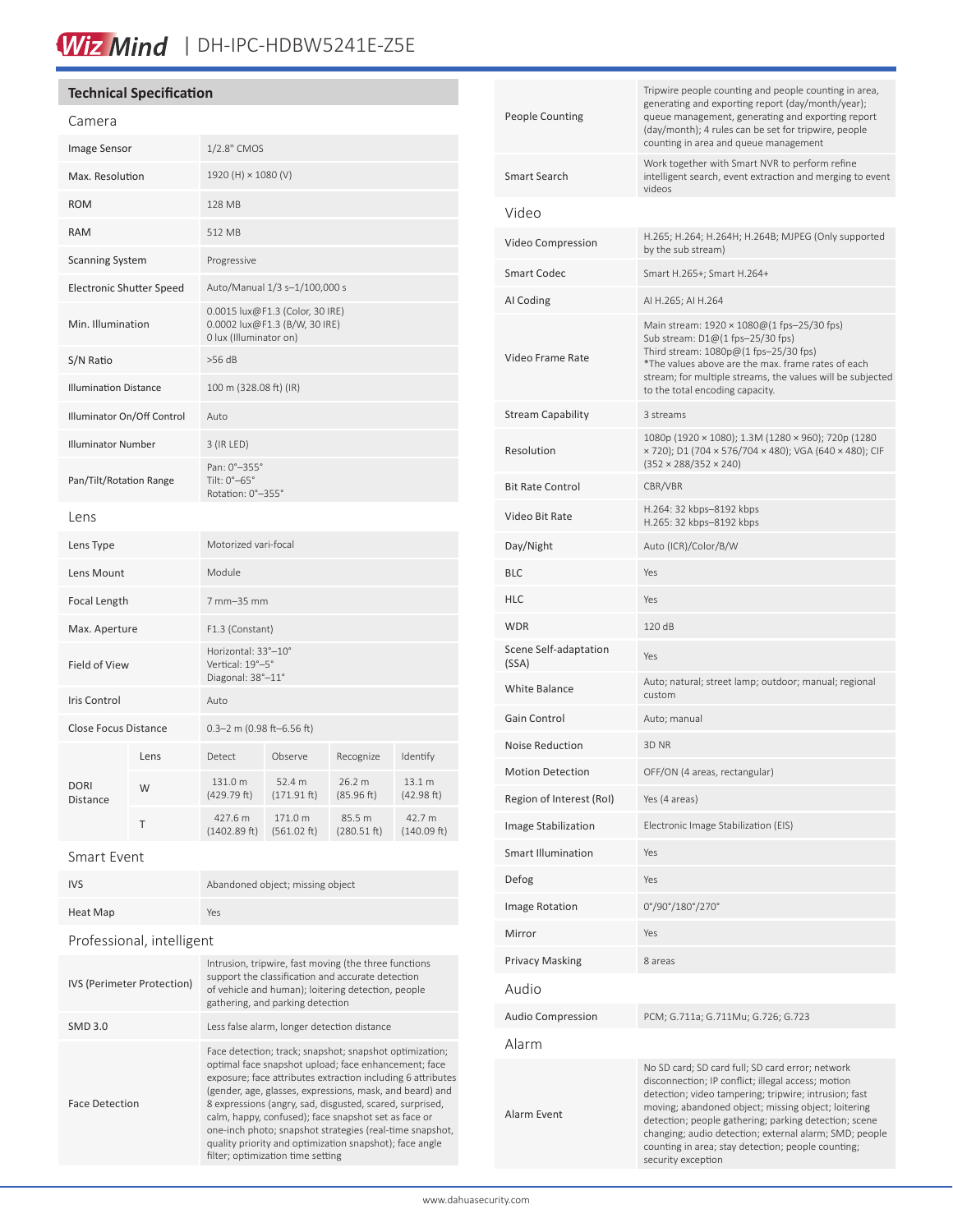# Wiz Mind | DH-IPC-HDBW5241E-Z5E

#### Network

| 1 Y C L V V C/I IN           |                                                                                                                                                                                                                                                                       |  |
|------------------------------|-----------------------------------------------------------------------------------------------------------------------------------------------------------------------------------------------------------------------------------------------------------------------|--|
| <b>Network Port</b>          | RJ-45 (10/100 Enhancement Base-T)                                                                                                                                                                                                                                     |  |
| SDK and API                  | Yes                                                                                                                                                                                                                                                                   |  |
| <b>Cyber Security</b>        | Video encryption; firmware encryption; configuration<br>encryption; Digest; WSSE; account lockout; security logs;<br>IP/MAC filtering; generation and importing of X.509<br>certification; syslog; HTTPS; 802.1x; trusted boot; trusted<br>execution; trusted upgrade |  |
| Network Protocol             | IPv4; IPv6; HTTP; TCP; UDP; ARP; RTP; RTSP; RTCP; RTMP;<br>SMTP; FTP; SFTP; DHCP; DNS; DDNS; QoS; UPnP; NTP;<br>Multicast; ICMP; IGMP; NFS; SAMBA; PPPoE; SNMP;<br>Boniour                                                                                            |  |
| Interoperability             | ONVIF (Profile S/Profile G/Profile T); CGI; P2P; Milestone                                                                                                                                                                                                            |  |
| User/Host                    | 20 (Total bandwidth: 88 M)                                                                                                                                                                                                                                            |  |
| Storage                      | FTP; SFTP; Micro SD card (support max. 256 GB); NAS                                                                                                                                                                                                                   |  |
| Browser                      | IE: IE8 and later<br>Chrome<br>Firefox                                                                                                                                                                                                                                |  |
| Management Software          | Smart PSS, DSS, DMSS                                                                                                                                                                                                                                                  |  |
| Mobile Client                | iOS; Android                                                                                                                                                                                                                                                          |  |
| Certification                |                                                                                                                                                                                                                                                                       |  |
| Certifications               | CE-LVD: EN 62368-1<br>CE-EMC: Electromagnetic Compatibility Directive<br>2014/30/EU<br>FCC: 47 CFR FCC Part 15, Subpart B<br>UL/CUL: UL60950-1 CAN/CSA C22.2 No.60950-1-07                                                                                            |  |
| Port                         |                                                                                                                                                                                                                                                                       |  |
| Audio Input                  | 1 channel (RCA port)                                                                                                                                                                                                                                                  |  |
| <b>Audio Output</b>          | 1 channel (RCA port)                                                                                                                                                                                                                                                  |  |
| Alarm Input                  | 1 channels in: 5 mA 3 V-5 VDC                                                                                                                                                                                                                                         |  |
| Alarm Output                 | 1 channel out: 300 mA 12 VDC                                                                                                                                                                                                                                          |  |
| Power                        |                                                                                                                                                                                                                                                                       |  |
| Power Supply                 | 12 VDC (±30%)&24 VAC (±30%); PoE (802.3af); ePoE                                                                                                                                                                                                                      |  |
| Power Consumption            | Basic: 4.9 W (12 VDC); 5.1 W (24 VAC); 5.2 W (PoE)<br>Max. (max. stream + intelligence + IR on + focus): 10.5 W<br>(12 VDC); 13.5 W (24 VAC); 13 W (PoE)                                                                                                              |  |
| Environment                  |                                                                                                                                                                                                                                                                       |  |
| <b>Operating Temperature</b> | $-30$ °C to +60 °C (-22 °F to +140 °F)                                                                                                                                                                                                                                |  |
| <b>Operating Humidity</b>    | $\leq 95\%$                                                                                                                                                                                                                                                           |  |
| Storage Temperature          | -40 °C to +60 °C (-40 °F to +140 °F)                                                                                                                                                                                                                                  |  |
| Protection                   | IP67; IK10                                                                                                                                                                                                                                                            |  |
| Structure                    |                                                                                                                                                                                                                                                                       |  |
| Casing                       | Metal + plastic                                                                                                                                                                                                                                                       |  |
| <b>Product Dimensions</b>    | $0159$ mm × 117.9 mm (6.26" × 4.64")                                                                                                                                                                                                                                  |  |
| Net Weight                   | 950 g (2.09 lb)                                                                                                                                                                                                                                                       |  |
| Gross Weight                 | 1200 g (2.65 lb)                                                                                                                                                                                                                                                      |  |

# **Ordering Information** Type Model Description 2MP Camera DH-IPC-HDBW5241EP-Z5E 2MP IR Vari-focal Dome WizMind Network Camera, PAL DH-IPC-HDBW5241EN-Z5E 2MP IR Vari-focal Dome WizMind Network Camera, NTSC Accessories (Optional) PFA138 Junction Box Bracket PFB211W Wall Mount Bracket PFB300C Ceiling Mount Bracket PFA152-E POle Mount Bracket PFB201C In-ceiling Mount Bracket PFA101 Mount Adapter PFM321D 12 VDC 1A Power Adapter LR1002-1ET/1EC Single-port Long Reach Ethernet over Coax Extender

#### **Accessories**

### Optional:



Junction Box Bracket



PFM900-E Integrated Mount Tester

PFB300C Ceiling Mount Bracket



PFB211W Wall Mount Bracket



PFB201C In-ceiling Mount Bracket





PFM900-E Integrated Mount Tester

PFA152-E Pole Mount Bracket



PFM321D 12 VDC 1A Power Adapter

 $\blacksquare$ LR1002-1ET/1EC

Single-port Long Reach Ethernet Over Coax Extender

PFA101 Mount Adapter